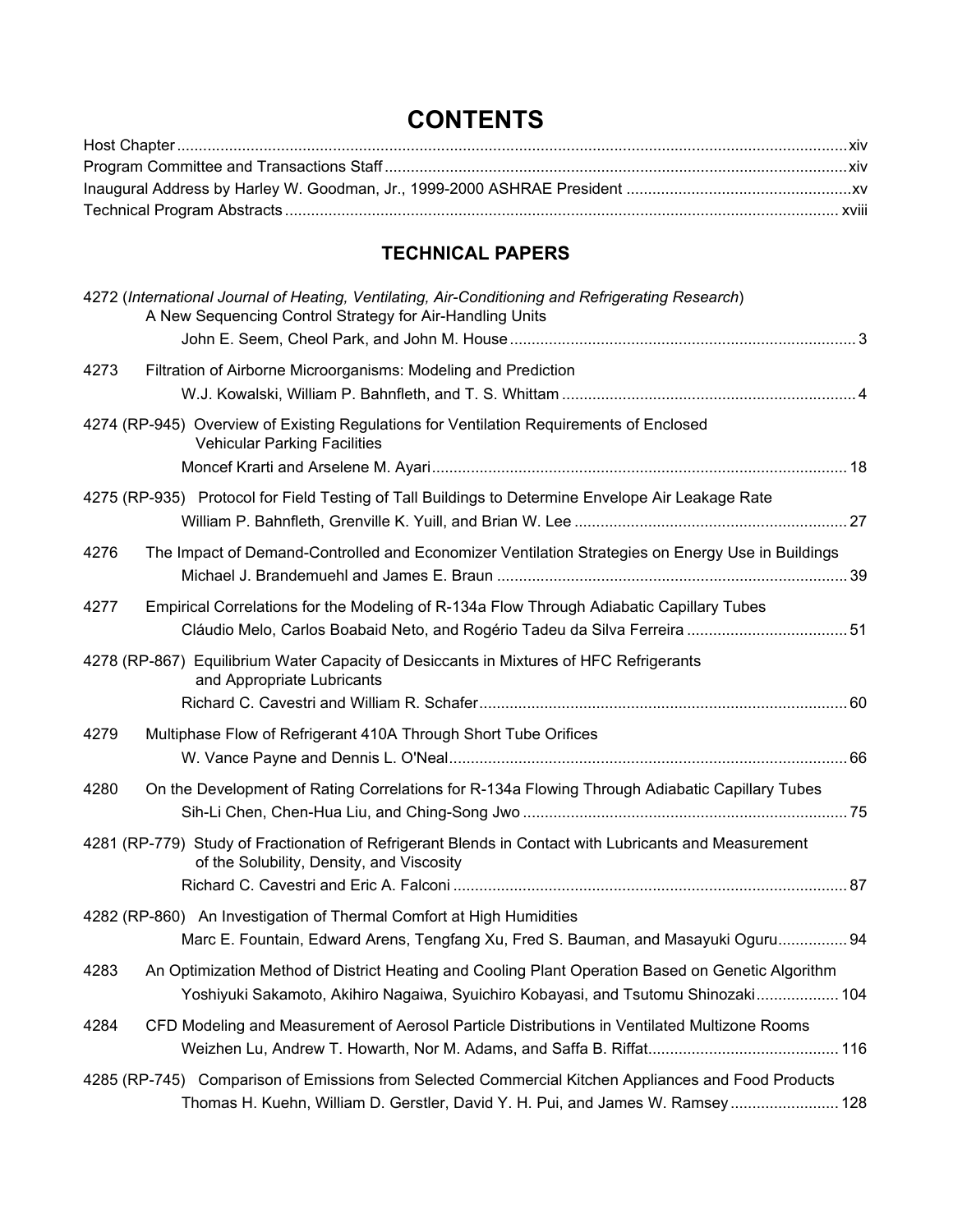| 4286 | Current Methods to Handle Wall Conduction and Room Internal Heat Transfer                                                                                                                 |  |
|------|-------------------------------------------------------------------------------------------------------------------------------------------------------------------------------------------|--|
| 4287 | Design and Tuning of Robust PID Controller for HVAC Systems<br>Masato Kasahara, Tadahiko Matsuba, Yoshiaki Kuzuu, Takanori Yamazaki,                                                      |  |
| 4288 | Development of Energy-Efficiency Standards for Indian Refrigerators                                                                                                                       |  |
| 4289 | Domestic Hot Water Consumption of the Developed and Developing Communities in South Africa                                                                                                |  |
| 4290 | Effects of Pen Partition and Diffuser Type on Occupied Zone Air Velocities in Typical Swine Buildings<br>John B. Priest, Ronaldo G. Maghirang, Gerald L. Riskowski,                       |  |
| 4291 | Evaluation of the Correlations for Predicting Evaporative Loss from Water Body                                                                                                            |  |
|      | 4292 (RP-864) Experimental Results for Diffusion and Infiltration of Moisture in Concrete Masonry Walls<br><b>Exposed to Hot and Humid Climates</b>                                       |  |
|      | 4293 (RP-921) Field Study of Occupant Comfort and Office Thermal Environments in a Hot, Arid Climate                                                                                      |  |
| 4294 | Field-Measured Performance of Four Full-Scale Cylindrical Stratified Chilled-Water<br><b>Thermal Storage Tanks</b>                                                                        |  |
| 4295 | Frost Characteristics and Heat Transfer on a Flat Plate under Freezer Operating Conditions:<br>Part I, Experimentation and Correlations                                                   |  |
| 4296 | Frost Characteristics and Heat Transfer on a Flat Plate Under Freezer Operating Conditions:<br>Part II, Numerical Modeling and Comparison with Data                                       |  |
| 4297 | Ice Slurry Cooling Research: Storage Tank Ice Agglomeration and Extraction                                                                                                                |  |
| 4298 | Idealized Radiation Efficiency Model for a Porous Radiant Burner                                                                                                                          |  |
|      | 4299 (International Journal of Heating, Ventilating, Air-Conditioning and Refrigerating Research)<br>Local Heat Transfer Coefficients during Condensation of R-22 and R-32/R-125 Mixtures |  |
| 4300 | Local Mean Age Measurements for Heating, Cooling, and Isothermal Supply Air Conditions                                                                                                    |  |
|      | 4301 (RP-824) Measurement of Frost Characteristics on Heat Exchanger Fins,<br>Part I: Test Facility and Instrumentation                                                                   |  |
|      |                                                                                                                                                                                           |  |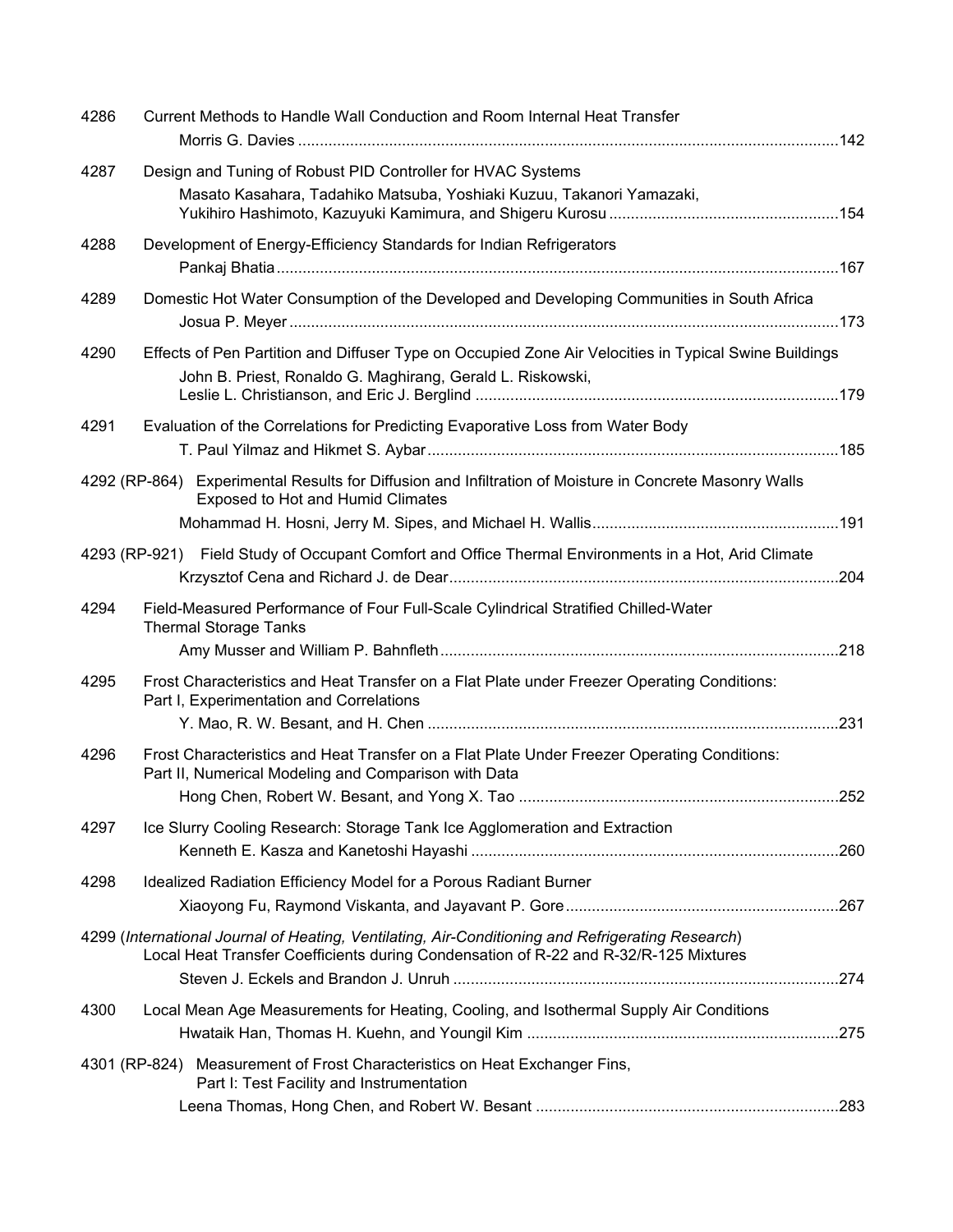|      | 4302 (RP-824) Measurement of Frost Characteristics on Heat Exchanger Fins, Part II: Data and Analysis                                                                                       |  |
|------|---------------------------------------------------------------------------------------------------------------------------------------------------------------------------------------------|--|
|      | 4303 (RP-745) Measurements of the Effluent from Hamburger Cooked on a Gas Underfired Broiler<br>William D. Gerstler, Thomas H. Kuehn, David Y. H. Pui, and James W. Ramsey 303              |  |
|      | 4304 (International Journal of Heating, Ventilating, Air-Conditioning and Refrigerating Research)<br>Parameter Estimation and the Use of Catalog Data in Modeling Heat Exchangers and Coils |  |
|      | 4305 (International Journal of Heating, Ventilating, Air-Conditioning and Refrigerating Research)<br>Performance Analysis of a Combined Desiccant/Absorption Air-Conditioning System        |  |
| 4306 | Performance of a Volumetric Method for Measuring State of Charge for Ice Storage Systems                                                                                                    |  |
| 4307 | Predicting Optical and Thermal Characteristics of Transparent Single-Glazed Domed Skylights                                                                                                 |  |
|      | 4308 (RP-968) Pressure Loss Coefficients of Threaded and Forged Weld Pipe Fittings for Ells,<br>Reducing Ells, and Pipe Reducers                                                            |  |
|      | 4309 (RP-968) Pressure Loss Coefficients of Pipe Fittings for Threaded and Forged Weld Pipe Tees                                                                                            |  |
|      | 4310 (RP-761) Real-Time Determination of Lubricant Concentrations Dissolved in Alternative Refrigerants                                                                                     |  |
| 4311 | Sink Characteristics of a Full-Scale Environmental Chamber and Their Impact<br>on Material Emission Testing                                                                                 |  |
|      | 4312 (RP-927) Validation of a Zero-Equation Turbulence Model for Complex Indoor Airflow Simulation                                                                                          |  |
| 4313 | A Comparison of R-22, R-134a, R-410a, and R-407c Condensation Performance<br>in Smooth and Enhanced Tubes: Part I, Heat Transfer                                                            |  |
| 4314 | A Comparison of R-22, R-134a, R-410a, and R-407c Condensation Performance<br>in Smooth and Enhanced Tubes: Part II, Pressure Drop                                                           |  |
|      | 4315 (RP-949)Comparison of Energy Consumption between Displacement and Mixing Ventilation Systems<br>for Different U.S. Buildings and Climates                                              |  |
|      |                                                                                                                                                                                             |  |
| 4316 | A Transient Two-Dimensional Finite Volume Model for the Simulation of Vertical U-Tube<br><b>Ground Heat Exchangers</b>                                                                      |  |
| 4317 | A Short Time Step Response Factor Model for Vertical Ground Loop Heat Exchangers                                                                                                            |  |
|      |                                                                                                                                                                                             |  |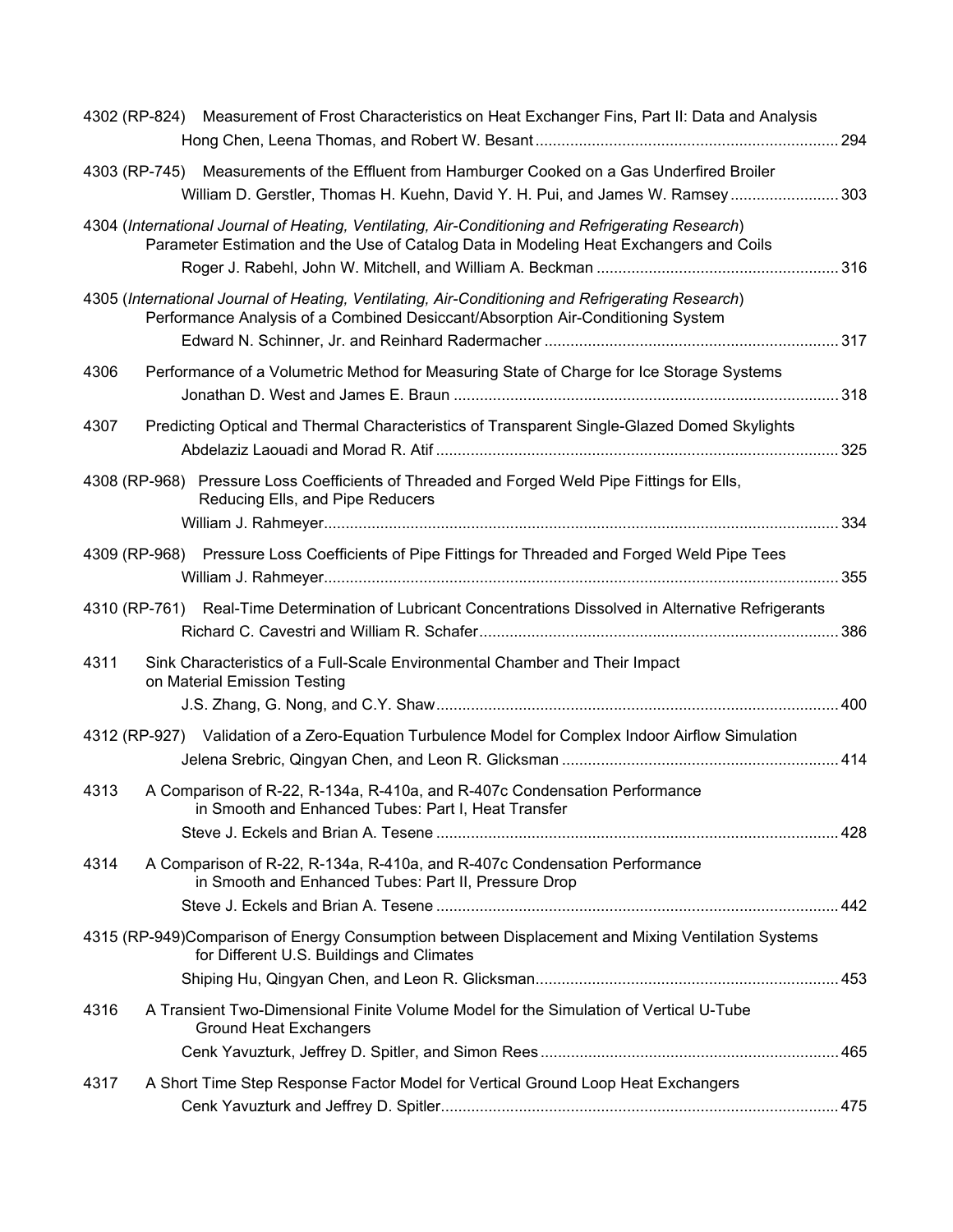## **SYMPOSIUM PAPERS**

| <b>SE-99-1</b> | <b>New Load Calculation Methods and Data</b>                                                                                                                                                                   |  |
|----------------|----------------------------------------------------------------------------------------------------------------------------------------------------------------------------------------------------------------|--|
|                | Development of Periodic Response Factors for Use with the Radiant Time Series Method                                                                                                                           |  |
|                | The Effect of Beam Solar Radiation Distribution on Peak Cooling Loads                                                                                                                                          |  |
|                | Proposals for a Building Loads Diagnostic Test Procedure                                                                                                                                                       |  |
|                | Experimental Results for Heat Gain and Radiant/Convective Split from Equipment in Buildings (RP-1055)                                                                                                          |  |
|                | SE-99-2 Optimal Control of Cooling Systems: New Results                                                                                                                                                        |  |
|                | Planning Horizon for a Predictive Optimal Controller for Thermal Energy Storage Systems                                                                                                                        |  |
|                | The Impact of Forecasting Uncertainty on the Performance of a Predictive Optimal Controller<br>for Thermal Energy Storage Systems                                                                              |  |
|                |                                                                                                                                                                                                                |  |
|                | Economic Analysis of Optimized Control of Central Cooling Plants                                                                                                                                               |  |
|                |                                                                                                                                                                                                                |  |
| <b>SE-99-3</b> | <b>Water Treatment for the Year 2000</b>                                                                                                                                                                       |  |
|                | An Innovative Electronic Descaling Technology for Scale Prevention in a Chiller                                                                                                                                |  |
|                | Update on Legionnaires' Disease and Cooling Systems: Case History Reviews-<br>What Happened/What To Do and Current Guidelines                                                                                  |  |
|                | Control of Legionnaires' Disease-An Australian Perspective                                                                                                                                                     |  |
|                | Laboratory Observations of Biocide Efficiency against Legionella in Model Cooling Tower Systems (RP-954)                                                                                                       |  |
|                | SE-99-4 Advances in Thermal and Fluid Aspects of Alternative Refrigerants/Refrigerant Mixtures                                                                                                                 |  |
|                | Two-Phase Flow Condensation Characteristics of Alternatives to R-502<br>Inside Air/Refrigerant Enhanced Surface Tubing                                                                                         |  |
|                | An Experimental Study of the Performance of Capillary Tubes for R-407C Refrigerant                                                                                                                             |  |
|                | A Comparison of R-22, R-134a, R-410a, and R-407c Condensation Performance<br>in Smooth and Enhanced Tubes: Part I, Heat Transfer<br>Steve J. Eckels and Brian A. Tesene<br>(See Technical Paper 4313, p. 428)  |  |
|                | A Comparison of R-22, R-134a, R-410a, and R-407c Condensation Performance<br>in Smooth and Enhanced Tubes: Part II, Pressure Drop<br>Steve J. Eckels and Brian A. Tesene<br>(See Technical Paper 4314, p. 442) |  |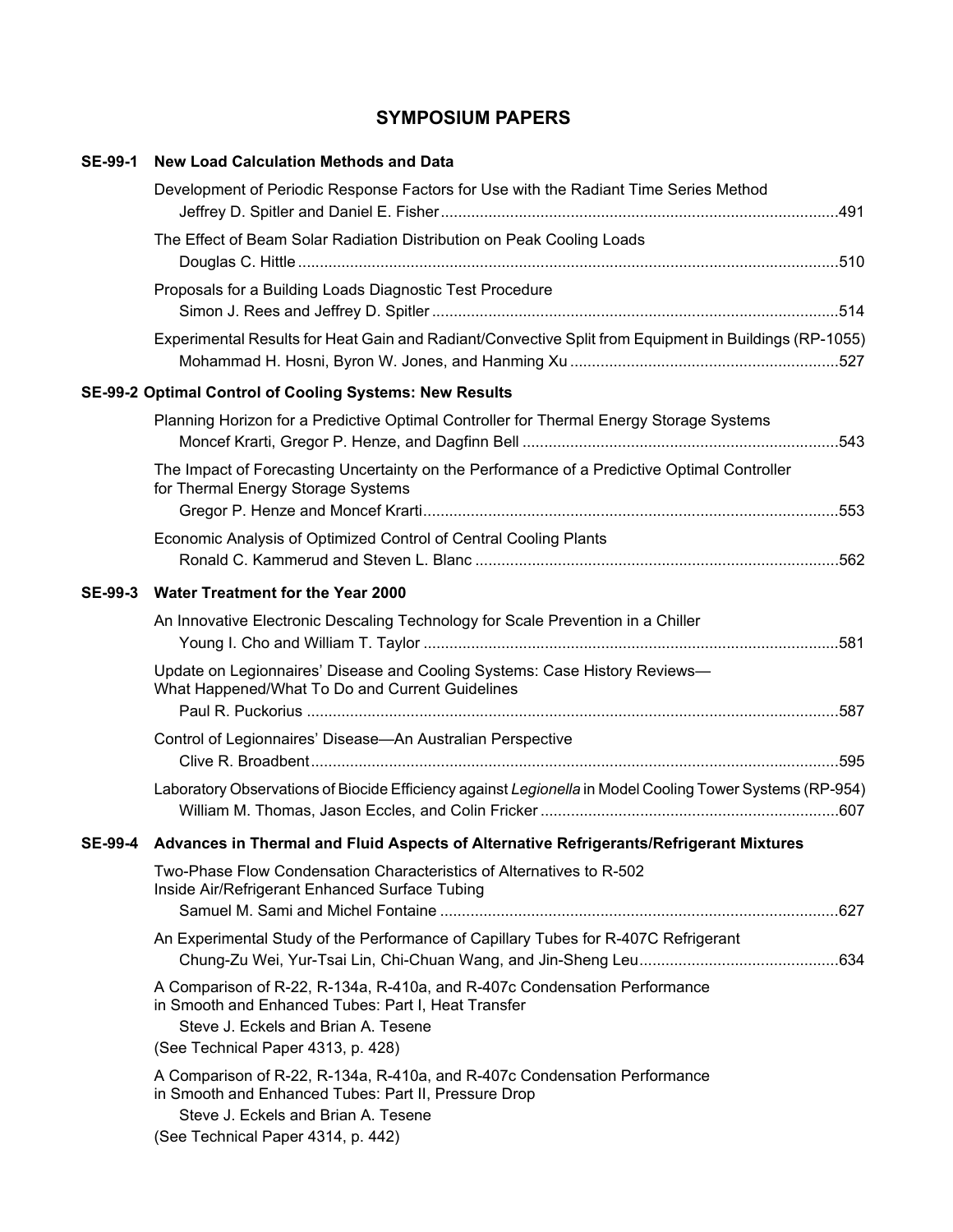### **SE-99-5 HVAC Is for People Too**

|                | Air Humidity Requirements for Human Comfort                                                                                                         |  |
|----------------|-----------------------------------------------------------------------------------------------------------------------------------------------------|--|
|                | Thermal Comfort Requirements: A Study of People with Multiple Sclerosis                                                                             |  |
|                | Occupant Feedback Questionnaire Producing a Fingerprint and a Score                                                                                 |  |
|                | Use of a Portable Indoor Environmental Quality Logger for Indoor Environmental Quality Assessment                                                   |  |
| <b>SE-99-6</b> | <b>Accuracy Tests for Simulation Models</b>                                                                                                         |  |
|                | An Overview of Validation Methods for Energy and Environmental Software                                                                             |  |
|                | Validation of Two French Building Energy Programs, Part 1: Analytical Verification                                                                  |  |
|                | Validation of Two French Building Energy Programs, Part 2: Parameter Estimation<br>Method Applied to Empirical Validation                           |  |
|                | Adaptation of the BESTEST Intermodel Comparison Method for Proposed ASHRAE Standard 140P:<br>Method of Test for Building Energy Simulation Programs |  |
| <b>SE-99-7</b> | Performance of Air Diffusion Systems in Terms of Thermal Comfort, IAQ, and Energy Efficiency                                                        |  |
|                | Floor-Supply Displacement Air-Conditioning: Laboratory Experiments                                                                                  |  |
|                |                                                                                                                                                     |  |
|                | The Influence of Heat and Contaminant Source Nonuniformity on the Performance of Three Different<br>Room Air Distribution Methods                   |  |
|                | Kim H. Hagström, Alexander M. Zhivov, Kai Sirén, and Leslie L. Christianson 750                                                                     |  |
|                | Study on the Applicability of the Desk Displacement Ventilation Concept                                                                             |  |
|                | Comparison of Energy Consumption between Displacement and Mixing Ventilation Systems<br>for Different U.S. Buildings and Climates                   |  |
|                | Shiping Hu, Qingyan Chen, and Leon R. Glicksman<br>(See Technical Paper 4315, p. 453)                                                               |  |
| <b>SE-99-9</b> | Application of New Technologies in the Design of District Heating and Cooling                                                                       |  |
|                | An AHP Approach for Evaluating Geothermal District Energy Systems                                                                                   |  |
|                | Infrared Thermography for Condition Assessment of Buried District Heating Piping                                                                    |  |
|                | Dynamics of Primary/Secondary Chilled Water Systems                                                                                                 |  |
|                | TEA-Temperature and Energy Accumulated                                                                                                              |  |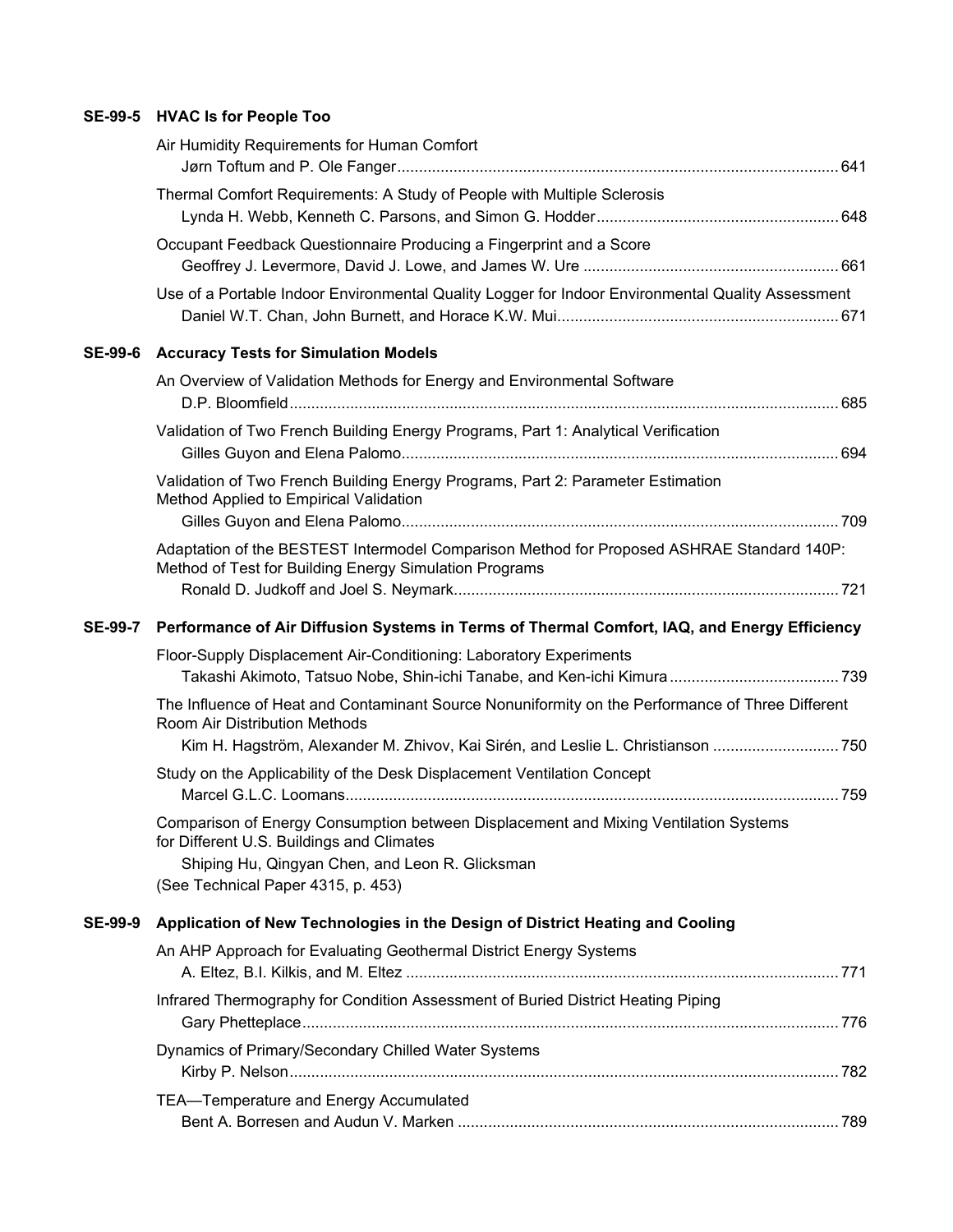| Improving the Environmental Performance of a Small-Scale Industrial Building Project                                                                                                                |  |
|-----------------------------------------------------------------------------------------------------------------------------------------------------------------------------------------------------|--|
| Janice C. Peterson, Nathan L. Good, Ron W. Parr, Randy D. Nicolay, and Robert Millican797                                                                                                           |  |
| Low-Energy Building Design-the Process and a Case Study                                                                                                                                             |  |
| BREEAM Strategy for Reducing Buildings' Environmental Impact                                                                                                                                        |  |
| Process Makes Product: Demonstration Green Building at Canadian University                                                                                                                          |  |
| SE-99-11 Residential Ventilation and IAQ                                                                                                                                                            |  |
| Residential Pollutants and Ventilation Strategies: Moisture and Combustion Products                                                                                                                 |  |
| Residential Pollutants and Ventilation Strategies: Volatile Organic Compounds and Radon                                                                                                             |  |
| Passive Ventilation for Residential Air Quality Control                                                                                                                                             |  |
| Occupant Interaction with Washington State Ventilation and Indoor Air Quality Code Mandated Whole<br>House Ventilation Systems: Telephone Survey Results-Washington State University Energy Program |  |
| Simplified Tools for Evaluating Domestic Ventilation Systems                                                                                                                                        |  |
| SE-99-12 Advances in Evaluating Window Performance                                                                                                                                                  |  |
| Determination of the Overall Heat Transmission Coefficient (U-Value) of Vacuum Glazing                                                                                                              |  |
| Convective Heat Transfer Correlations for Fenestration Glazing Cavities: A Review                                                                                                                   |  |
| A New Approach to Edge-Glass Temperature Prediction and Its Application to Predicting<br>Thermal Breakage in Insulated Glazing Units                                                                |  |
| Comparison of the Thermal Performance of an Exhaust-Air Window and a Supply-Air Window                                                                                                              |  |
| SE-99-13 Application of Heat and Mass Balance Methods to Energy and Thermal Load Calculations                                                                                                       |  |
| On the Significance of Modeling Internal Surface Convection in Dynamic Whole-Building<br><b>Simulation Programs</b>                                                                                 |  |
|                                                                                                                                                                                                     |  |

#### **SE-99-10 Proven Strategies for Reducing Building's Energy Impact on the Environment**

| Modeling the Energy Effects of Combined Heat and Mass Transfer in Building Elements: |  |
|--------------------------------------------------------------------------------------|--|
| Part 2—Application to a Building Energy Analysis Program and Examples                |  |
|                                                                                      |  |

Modeling the Energy Effects of Combined Heat and Mass Transfer in Building Elements: Part 1—Theory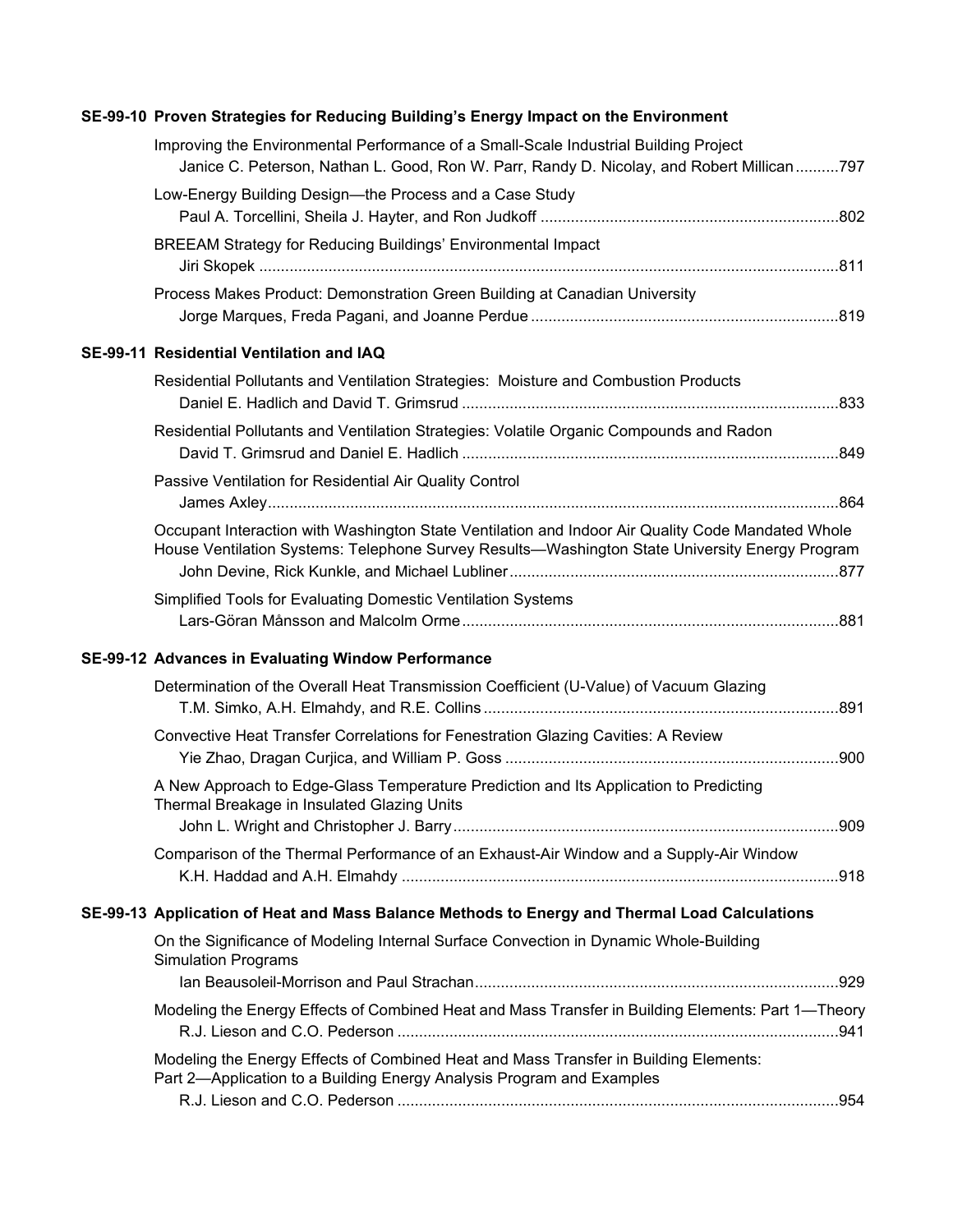| A Comparison of Coupled and Decoupled Solutions for Temperature and Air Flow in a Building                                                                                 |  |
|----------------------------------------------------------------------------------------------------------------------------------------------------------------------------|--|
| SE-99-14 Lubricant Properties-Test Methods and Data Update                                                                                                                 |  |
| Miscibility Comparison for Three Refrigerant Mixtures and Four Component Refrigerants                                                                                      |  |
| Physical and Chermical Properties of Refrigeration Lubricants                                                                                                              |  |
| Determination of Properties of Highly Optimized Polyolester Lubricants                                                                                                     |  |
| Determination of Properties of PVE Lubricants with HFC Refrigerants<br>Masato Kaneko, Shuichi Sakanoue, Toshihiro Tazaki, Shoichi Tominaga,                                |  |
| SE-99-15 Performance Evaluation of Window Frames and Attachments                                                                                                           |  |
| Calculating the Solar Heat Gain of Window Frames                                                                                                                           |  |
| Calorimetric Measurement of the Inward-Flowing Fraction of Absorbed Solar Radiation in Venetian Blinds                                                                     |  |
| Convective Heat Transfer from a Window with a Venetian Blind: Detailed Modeling                                                                                            |  |
| Measurement of the Solar Heat Gain Coefficient and U-Value of Windows with Insect Screens                                                                                  |  |
| SE-99-16 Use of Uncertainty Analysis in Design and Performance Evaluations                                                                                                 |  |
| Engineering Uncertainty Analysis in the Evaluation of Energy and Cost Savings of Cooling<br>System Alternatives Based on Field-Monitored Data (RP-1004)                    |  |
| Evaluating the Uncertainty in Cool Storage Inventory Using an Energy Balance Method                                                                                        |  |
| Economic Uncertainties in Chilled Water System Design                                                                                                                      |  |
| SE-99-17 Air Sampling Technologies for Air Quality Monitoring and Control                                                                                                  |  |
| Air Sampling Using a Shared-Sensor, Vacuum-Draw Approach                                                                                                                   |  |
| Development of PIV Techniques to Measure Airflow Patterns in Ventilated Airspaces<br>Lingying Zhao, Yuanhui Zhang, Xinlei Wang, G.L. Riskowski, and L.L. Christianson 1098 |  |
| Development of a Multipoint Aerosol Sampler Using Critical Flow Control Devices<br>Xinlei Wang, Yuanhui Zhang, Lingying Zhao, and Gerald L. Riskowski 1108                 |  |
| SE-99-18 Documenting and Optimizing the Performance of Operating Thermal Storage Systems                                                                                   |  |
| Performance of a Hotel Chilled Water Plant with Cool Storage                                                                                                               |  |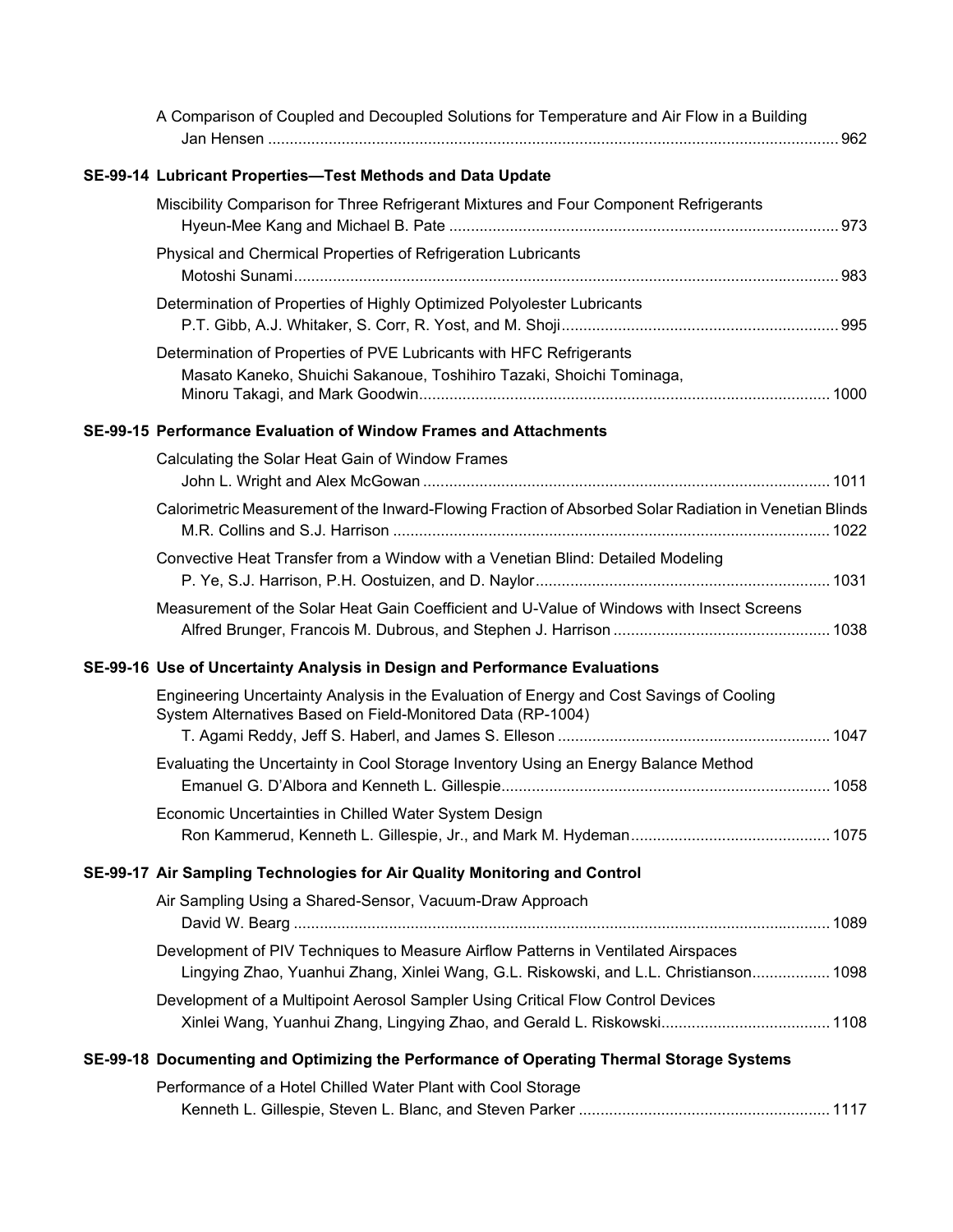| Chilled Water Storage Cooling System for an Army Installation                                                                                                                                                         |
|-----------------------------------------------------------------------------------------------------------------------------------------------------------------------------------------------------------------------|
| Rehabilitating a Thermal Energy Storage System through Commissioning                                                                                                                                                  |
| <b>SE-99-19 Flammability Test Methods</b>                                                                                                                                                                             |
| Flammability Estimation and Fitting to Experimental Data for Complex Mixtures                                                                                                                                         |
| Experimental and Numerical Analyses of Refrigerant Leaks in a Closed Room<br>Osami Kataoka, Satoshi Ishida, Taku Hirakawa, and Masahito Yoshizawa1151                                                                 |
| An Alternative Approach to Measuring the Critical Flammability Ratio of R-125/R-32                                                                                                                                    |
| The Flammability of R-245ca                                                                                                                                                                                           |
| SE-99-20 Geothermal Heat Pump Systems in Commercial Buildings: Empirical Studies                                                                                                                                      |
| A New Comparison of Vertical Ground Heat Exchanger Design Methods for Residential Applications                                                                                                                        |
| Implications of Measured Commercial Building Loads on Geothermal System Sizing                                                                                                                                        |
| Benchmark for Performance: Geothermal Applications in Lincoln Public Schools<br>John A. Shonder, Michaela A. Martin, Terry R. Sharp, David J. Durfee, and Patrick J. Hughes1199                                       |
| Comparing Maintenance Costs of Geothermal Heat Pump Systems with Other HVAC Systems<br>in Lincoln Public Schools: Repair, Service, and Corrective Actions                                                             |
| SE-99-21 Geothermal Heat Pump Systems in Commercial Buildings: Analytical Studies                                                                                                                                     |
| Energy Use of Ventilation Air-Conditioning Options for Ground-Source Heat Pump Systems                                                                                                                                |
| Non-Dimensional Pumping Power Curves for Water Loop Heat Pump Systems                                                                                                                                                 |
| A Transient Two-Dimensional Finite Volume Model for the Simulation of Vertical U-Tube<br><b>Ground Heat Exchangers</b><br>Cenk Yavuzturk, Jeffrey D. Spitler, and Simon J. Rees<br>(See Technical Paper 4316, p. 465) |
| A Short Time Step Response Factor Model for Vertical Ground Loop Heat Exchangers<br>Cenk Yavuzturk and Jeffrey D. Spitler<br>(See Technical Paper 4317, p. 475)                                                       |
| A Preliminary Evaluation of the DOE-2.1E Ground Vertical Well Model Using Maxey<br><b>School Measured Data</b>                                                                                                        |